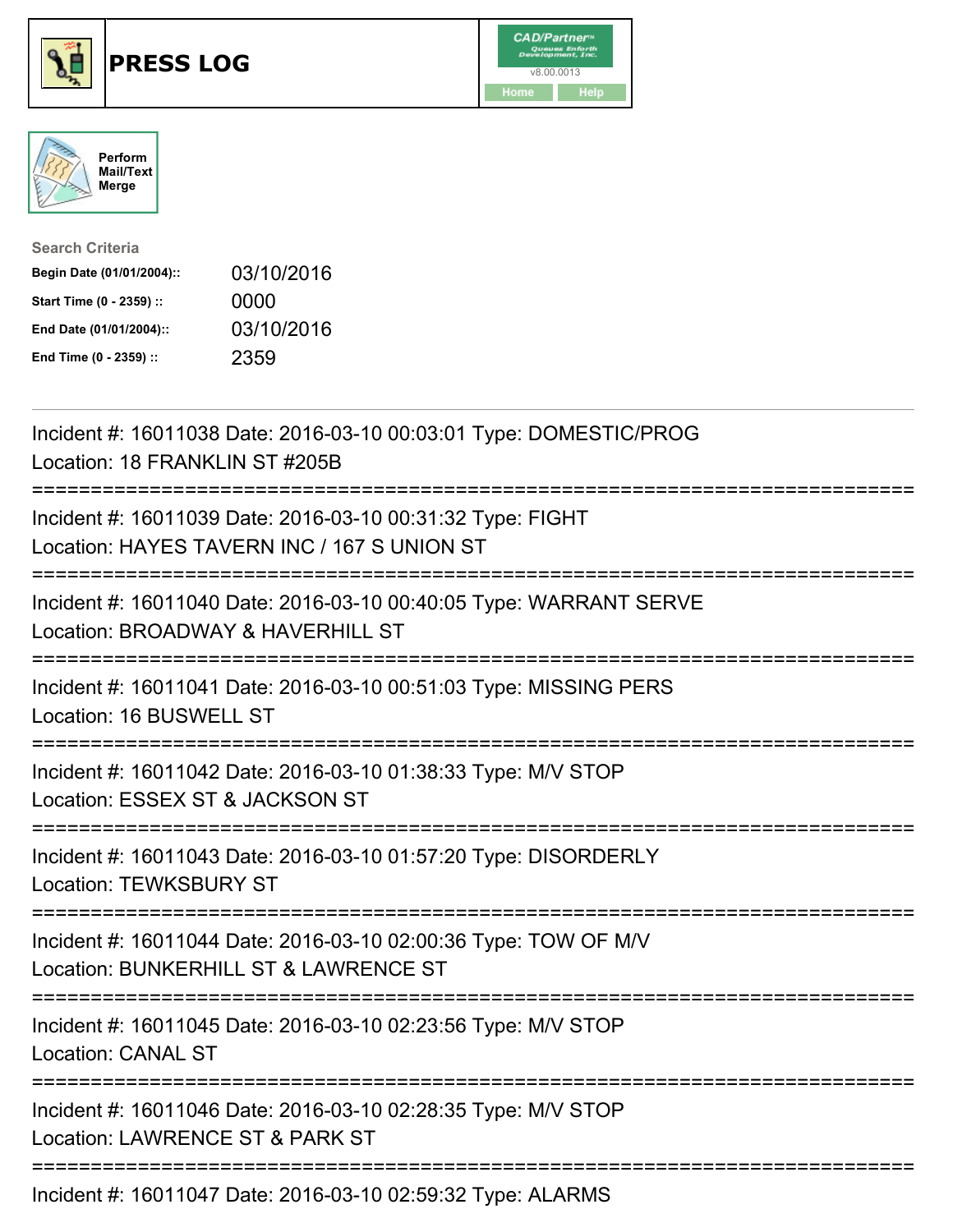| Location: TD BANKNORTH MA / 305 S BROADWAY                                                                               |
|--------------------------------------------------------------------------------------------------------------------------|
| Incident #: 16011048 Date: 2016-03-10 03:57:11 Type: DISTURBANCE<br>Location: 778 ESSEX ST                               |
| Incident #: 16011049 Date: 2016-03-10 05:08:35 Type: SUS PERS/MV<br>Location: 4 PROCTOR RD                               |
| Incident #: 16011050 Date: 2016-03-10 05:29:15 Type: UNKNOWN PROB<br>Location: CENTRAL BRIDGE / 0 MERRIMACK ST           |
| Incident #: 16011051 Date: 2016-03-10 05:47:46 Type: M/V STOP<br>Location: COMMON ST & LAWRENCE ST                       |
| Incident #: 16011052 Date: 2016-03-10 05:51:31 Type: M/V STOP<br>Location: HAMPSHIRE ST & LOWELL ST                      |
| Incident #: 16011053 Date: 2016-03-10 06:10:56 Type: MEDIC SUPPORT<br>Location: 151 FERRY ST                             |
| Incident #: 16011054 Date: 2016-03-10 06:33:46 Type: M/V STOP<br>Location: MERRIMACK ST & S BROADWAY                     |
| Incident #: 16011055 Date: 2016-03-10 06:48:38 Type: MEDIC SUPPORT<br>Location: 128 MARSTON ST #4                        |
| Incident #: 16011056 Date: 2016-03-10 06:56:50 Type: M/V STOP<br>Location: HAVERHILL ST & WEST ST                        |
| Incident #: 16011057 Date: 2016-03-10 06:57:51 Type: PARK & WALK<br>Location: 0 BROADWAY                                 |
| ----------------------<br>Incident #: 16011058 Date: 2016-03-10 07:03:29 Type: M/V STOP<br>Location: BROADWAY & CROSS ST |
| Incident #: 16011059 Date: 2016-03-10 07:04:15 Type: M/V STOP<br>Location: 90 LOWELL ST                                  |
| Incident #: 16011060 Date: 2016-03-10 07:06:20 Type: M/V STOP<br>Location: HAVERHILL ST & RAILROAD ST                    |
| Incident #: 16011062 Date: 2016-03-10 07:31:19 Type: HIT & RUN M/V                                                       |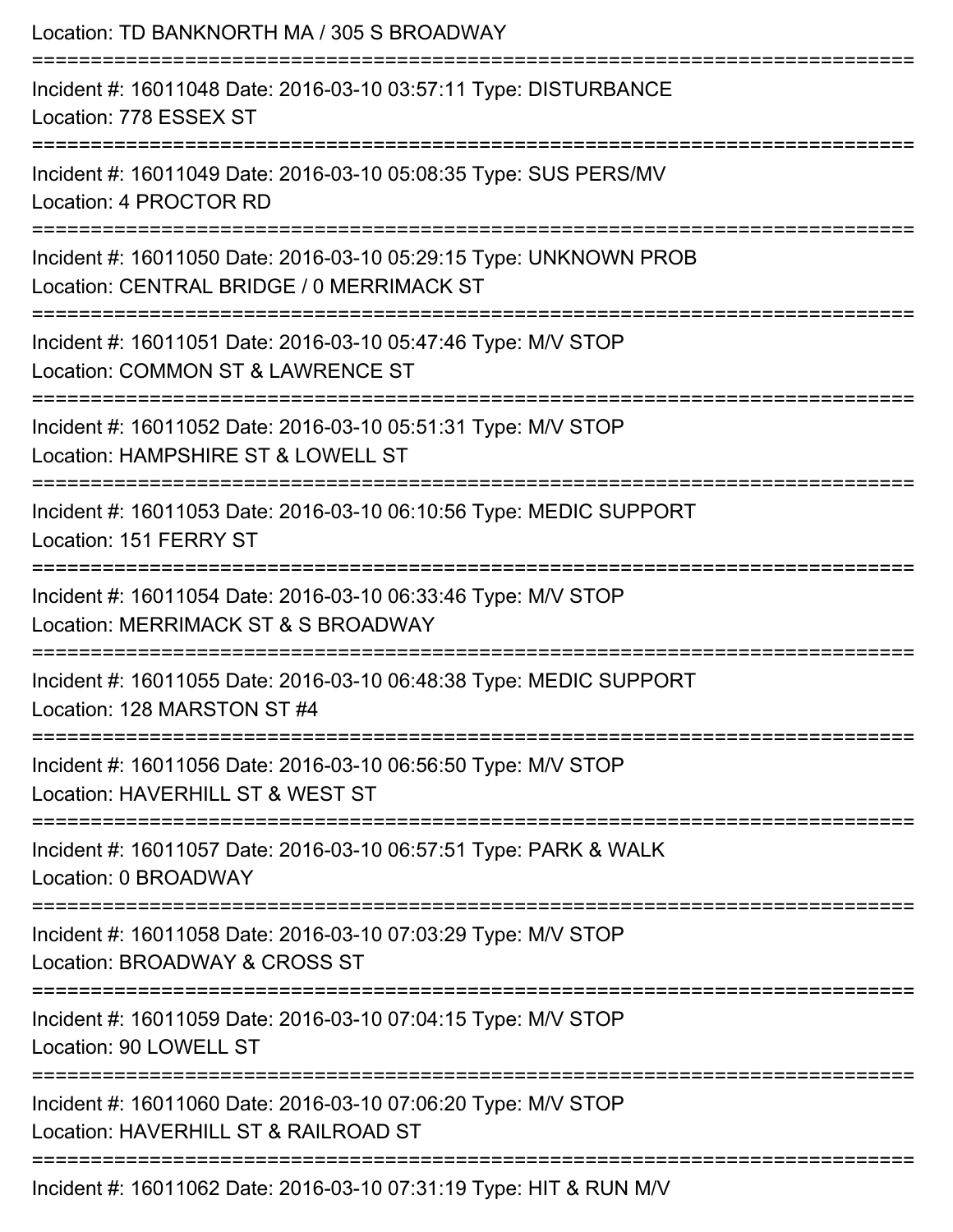| Incident #: 16011061 Date: 2016-03-10 07:33:55 Type: M/V STOP<br>Location: HAVERHILL ST & ROYAL ST    |
|-------------------------------------------------------------------------------------------------------|
| Incident #: 16011063 Date: 2016-03-10 07:41:40 Type: NOTIFICATION<br>Location: 109 SYLVESTER ST       |
| Incident #: 16011064 Date: 2016-03-10 07:43:43 Type: A&B PAST<br>Location: HAVERHILL ST & MAY ST      |
| Incident #: 16011065 Date: 2016-03-10 07:48:48 Type: ALARMS<br>Location: 300 CANAL ST                 |
| Incident #: 16011066 Date: 2016-03-10 07:51:33 Type: M/V STOP<br>Location: SBROADWY                   |
| Incident #: 16011067 Date: 2016-03-10 07:53:37 Type: M/V STOP<br>Location: SBROADWAY                  |
| Incident #: 16011068 Date: 2016-03-10 07:54:21 Type: MAL DAMAGE<br>Location: 13 THORNTON AV           |
| Incident #: 16011069 Date: 2016-03-10 07:58:24 Type: PRISONER CHK<br>Location: 90 LOWELL ST           |
| Incident #: 16011070 Date: 2016-03-10 08:03:06 Type: SUS PERS/MV<br>Location: 14 HALSEY ST            |
| Incident #: 16011071 Date: 2016-03-10 08:10:10 Type: AUTO ACC/UNK PI<br>Location: 30 MARLBORO ST      |
| Incident #: 16011072 Date: 2016-03-10 08:19:51 Type: INVESTIGATION<br>Location: 200 COMMON ST         |
| Incident #: 16011073 Date: 2016-03-10 08:30:06 Type: CLOSE STREET<br><b>Location: SPRUCE ST</b>       |
| Incident #: 16011074 Date: 2016-03-10 08:37:20 Type: ALARMS<br>Location: EBLEN FASHION / 490 ESSEX ST |
| Incident #: 16011075 Date: 2016-03-10 09:07:20 Type: INVEST CONT                                      |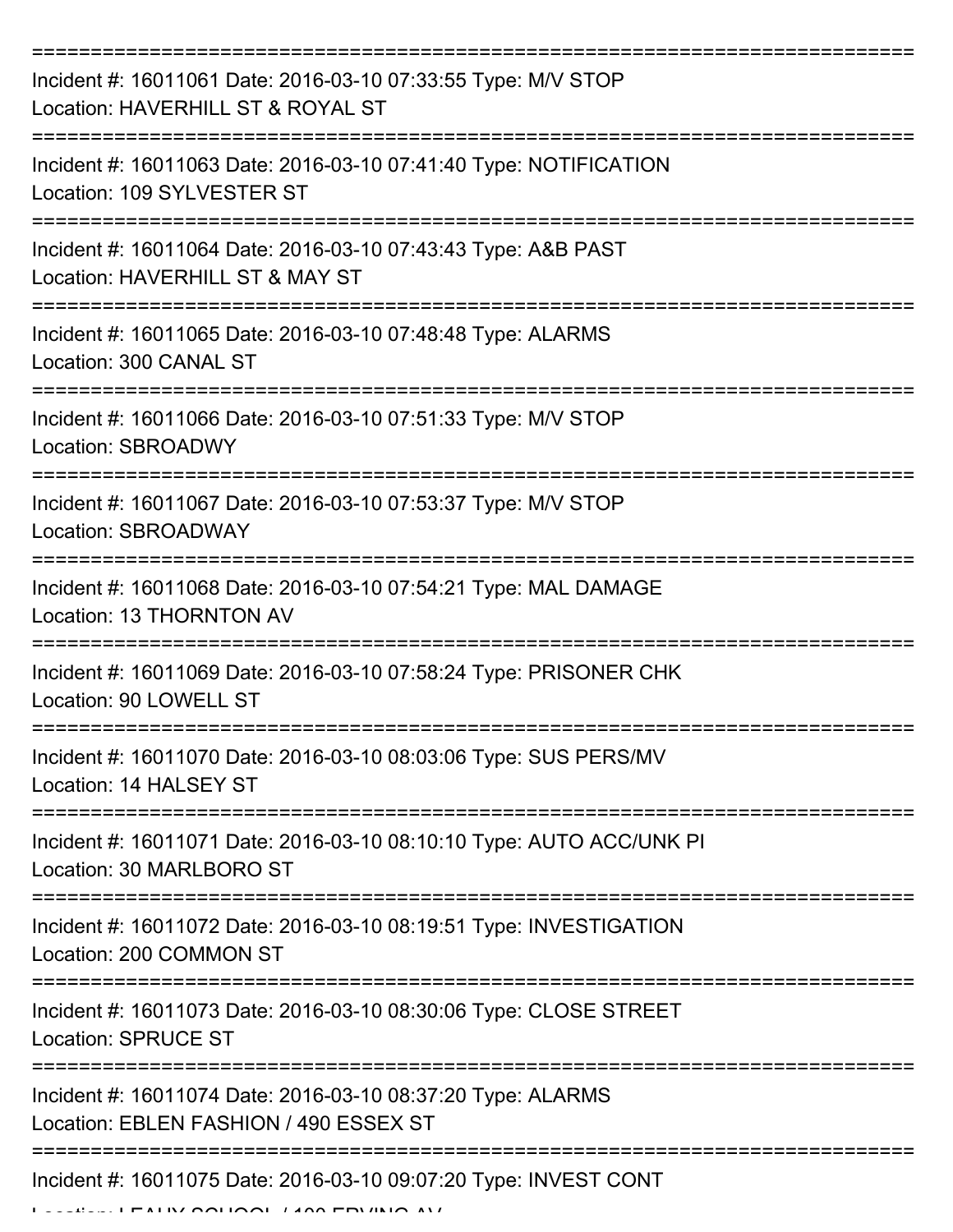| Incident #: 16011077 Date: 2016-03-10 09:09:55 Type: SUS PERS/MV<br><b>Location: 1 TREMONT ST</b>                         |
|---------------------------------------------------------------------------------------------------------------------------|
| Incident #: 16011076 Date: 2016-03-10 09:10:18 Type: GENERAL SERV<br>Location: 2 APPLETON ST                              |
| Incident #: 16011078 Date: 2016-03-10 09:19:11 Type: M/V STOP<br>Location: ESSEX ST & WINTER ST                           |
| Incident #: 16011079 Date: 2016-03-10 09:41:30 Type: M/V STOP<br>Location: 194 BROADWAY                                   |
| Incident #: 16011080 Date: 2016-03-10 09:46:38 Type: LOCKOUT<br>Location: 4 SARGENT ST                                    |
| Incident #: 16011082 Date: 2016-03-10 09:58:32 Type: DISTURBANCE<br>Location: REGISTRY OF MOTOR VEHICLES / 73 WINTHROP AV |
| Incident #: 16011081 Date: 2016-03-10 09:58:47 Type: DISTURBANCE<br>Location: RMV / 73 WINTHROP AV                        |
| Incident #: 16011083 Date: 2016-03-10 10:06:13 Type: SPECIAL CHECK<br>Location: BROADWAY & CROSS ST                       |
| Incident #: 16011084 Date: 2016-03-10 10:23:02 Type: M/V STOP<br>Location: FRANKLIN ST & HAVERHILL ST                     |
| Incident #: 16011085 Date: 2016-03-10 10:37:38 Type: MEDIC SUPPORT<br>Location: 233 JACKSON ST #APT1                      |
| Incident #: 16011086 Date: 2016-03-10 10:44:36 Type: UNWANTEDGUEST<br>Location: 420 ESSEX ST                              |
| Incident #: 16011087 Date: 2016-03-10 10:48:17 Type: M/V STOP<br>Location: COMMON ST & NEWBURY ST                         |
| Incident #: 16011088 Date: 2016-03-10 10:51:02 Type: M/V STOP<br>Location: BOXFORD ST & WINTHROP AV                       |
| Incident #: 16011089 Date: 2016-03-10 10:52:29 Type: M/V STOP                                                             |

Location: CAMBBIDGE ST & WINTHBOD AV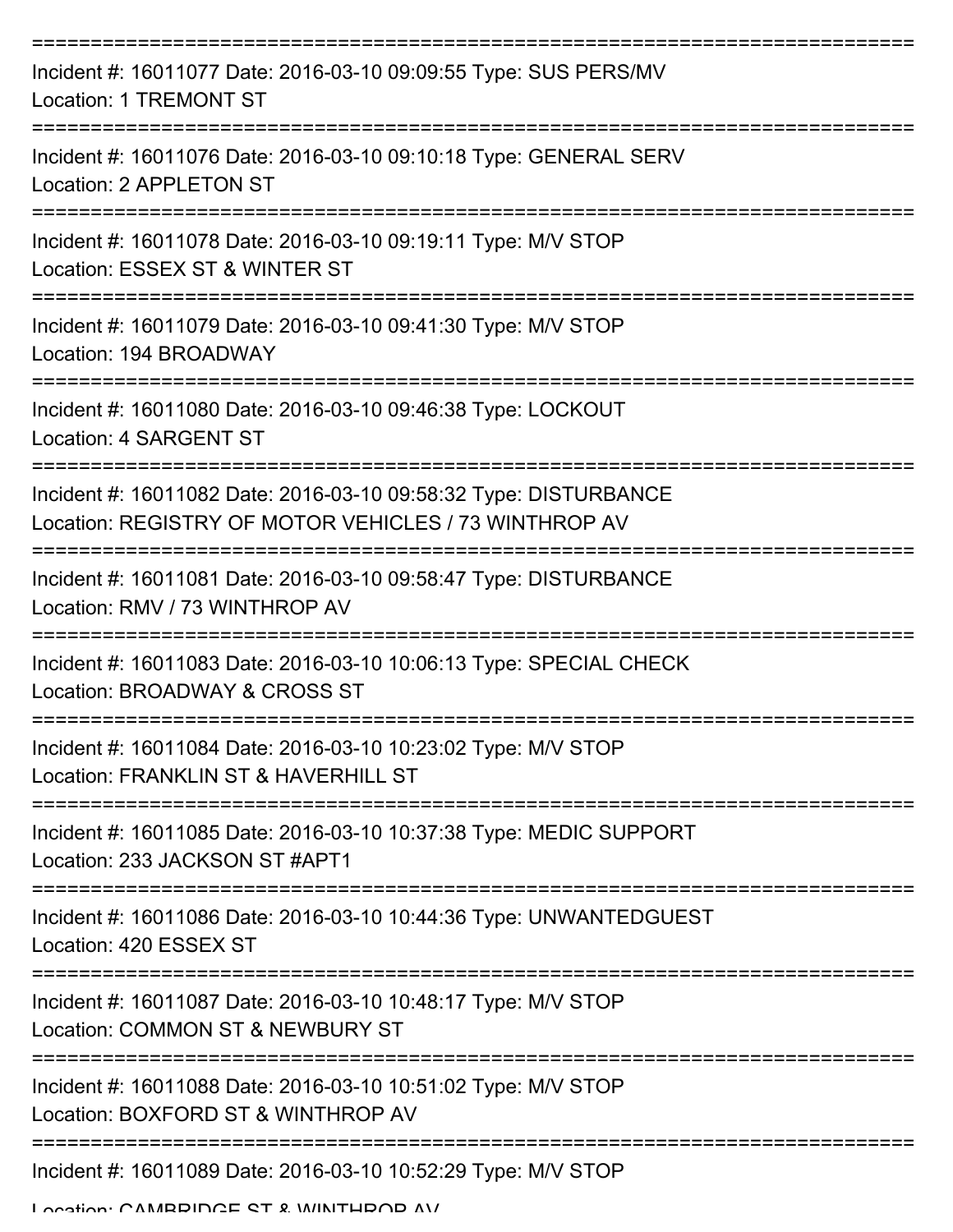| Incident #: 16011090 Date: 2016-03-10 10:52:50 Type: SHOPLIFTING<br>Location: DEMOULAS MARKET / 700 ESSEX ST                                                            |
|-------------------------------------------------------------------------------------------------------------------------------------------------------------------------|
| Incident #: 16011091 Date: 2016-03-10 10:59:26 Type: M/V STOP<br>Location: CAMBRIDGE ST & WINTHROP AV                                                                   |
| Incident #: 16011092 Date: 2016-03-10 11:00:15 Type: CK WELL BEING<br>Location: BENNINGTON ST & ERVING AV                                                               |
| Incident #: 16011094 Date: 2016-03-10 11:01:33 Type: LOST PROPERTY<br>Location: 74 WATER ST FL 3                                                                        |
| Incident #: 16011093 Date: 2016-03-10 11:04:36 Type: AUTO ACC/NO PI<br>Location: 300 CANAL ST                                                                           |
| Incident #: 16011095 Date: 2016-03-10 11:19:35 Type: MEDIC SUPPORT<br>Location: 18 MONTGOMERY ST                                                                        |
| Incident #: 16011096 Date: 2016-03-10 11:21:37 Type: M/V STOP<br>Location: BRADFORD ST & BROADWAY                                                                       |
| =============<br>Incident #: 16011097 Date: 2016-03-10 11:25:12 Type: M/V STOP<br>Location: BRADFORD ST & BROADWAY                                                      |
| Incident #: 16011098 Date: 2016-03-10 11:28:40 Type: MV/BLOCKING<br>Location: 295 MERRIMACK ST                                                                          |
| Incident #: 16011099 Date: 2016-03-10 11:31:12 Type: M/V STOP<br>Location: 86 EVERETT ST                                                                                |
| Incident #: 16011100 Date: 2016-03-10 11:41:30 Type: M/V STOP<br>Location: 87 EVERETT ST                                                                                |
| Incident #: 16011101 Date: 2016-03-10 12:00:40 Type: A&B PAST<br>Location: LAWRENCE HIGH SCHOOL / 70 N PARISH RD                                                        |
| Incident #: 16011102 Date: 2016-03-10 12:01:00 Type: INVESTIGATION<br>Location: LAWRENCE HIGH SCHOOL / 71 N PARISH RD                                                   |
| ==============================<br>----------------------------<br>Incident #: 16011103 Date: 2016-03-10 12:08:24 Type: M/V STOP<br>Location: FRANKLIN ST & HAVERHILL ST |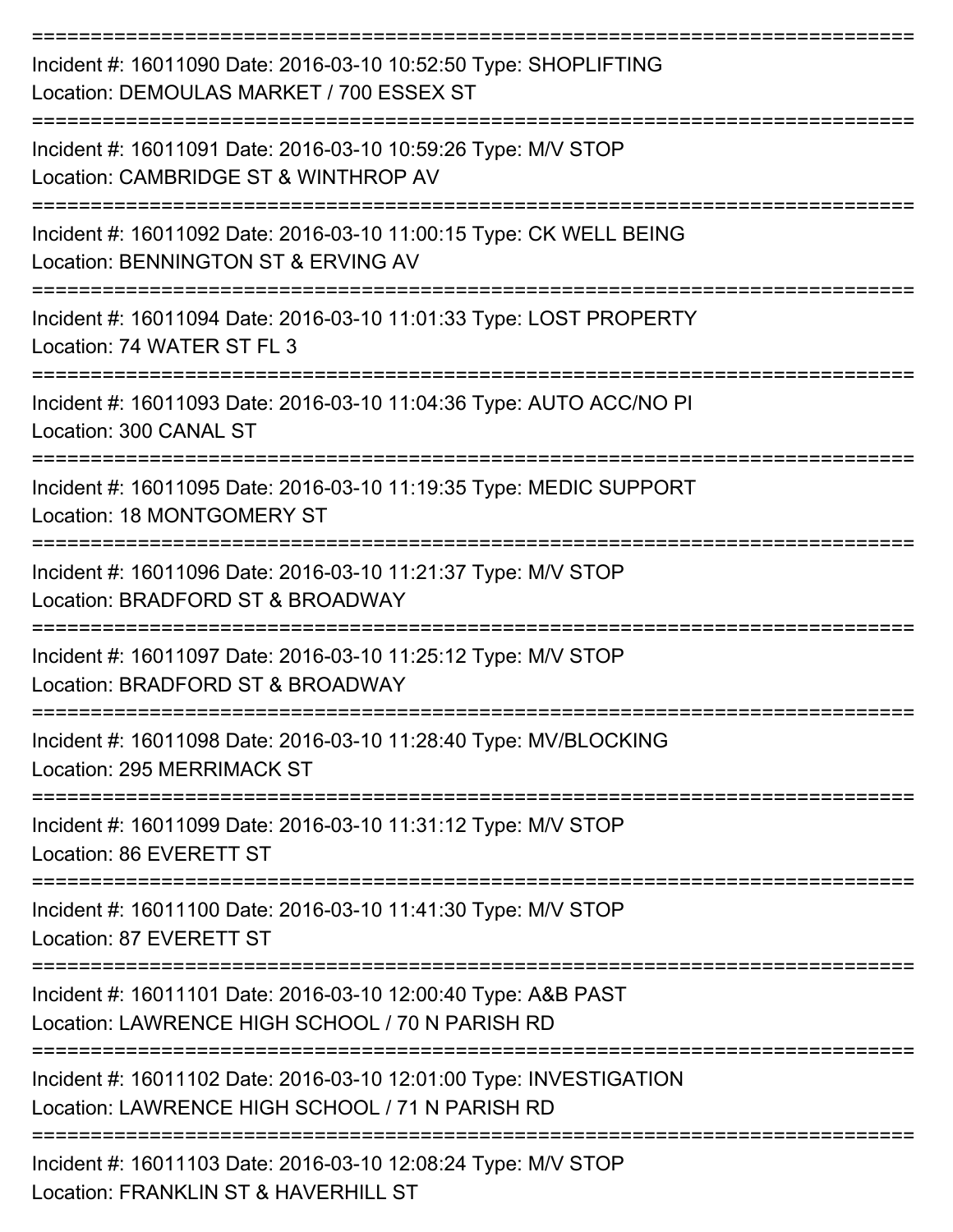| Incident #: 16011104 Date: 2016-03-10 12:14:11 Type: SUS PERS/MV<br>Location: MCDONALDS / 50 BROADWAY                                                             |
|-------------------------------------------------------------------------------------------------------------------------------------------------------------------|
| ====================<br>Incident #: 16011105 Date: 2016-03-10 12:22:27 Type: SUS PERS/MV<br><b>Location: 211 MERRIMACK ST</b>                                     |
| Incident #: 16011106 Date: 2016-03-10 12:29:07 Type: SUS PERS/MV<br>Location: BURGER KING / 187 BROADWAY<br>======================<br>--------------------------- |
| Incident #: 16011107 Date: 2016-03-10 12:31:29 Type: WARRANT SERVE<br>Location: 3 HAVERHILL ST                                                                    |
| Incident #: 16011108 Date: 2016-03-10 12:46:26 Type: DRUG VIO<br><b>Location: 211 MERRIMACK ST</b>                                                                |
| Incident #: 16011109 Date: 2016-03-10 13:02:09 Type: M/V STOP<br>Location: 153 E HAVERHILL ST                                                                     |
| Incident #: 16011110 Date: 2016-03-10 13:03:09 Type: AUTO ACC/PED<br>Location: 599 CANAL ST                                                                       |
| Incident #: 16011111 Date: 2016-03-10 13:07:27 Type: DRUG VIO<br>Location: LAWRENCE HIGH SCHOOL / 71 N PARISH RD                                                  |
| Incident #: 16011112 Date: 2016-03-10 13:11:35 Type: SUS PERS/MV<br>Location: FERRY & HIGH                                                                        |
| Incident #: 16011113 Date: 2016-03-10 13:43:49 Type: KEEP PEACE<br>Location: 125 BENNINGTON ST #3                                                                 |
| Incident #: 16011114 Date: 2016-03-10 14:06:07 Type: INVESTIGATION<br>Location: PARKER ST & SALEM ST                                                              |
| Incident #: 16011116 Date: 2016-03-10 14:22:25 Type: NOTIFICATION<br>Location: 55 SARGENT ST #1                                                                   |
| Incident #: 16011115 Date: 2016-03-10 14:29:05 Type: M/V STOP<br>Location: AUBURN ST & FAIRMONT ST                                                                |
| Incident #: 16011118 Date: 2016-03-10 14:38:15 Type: NOTIFICATION<br>Location: 57 BRADFORD ST #APT12                                                              |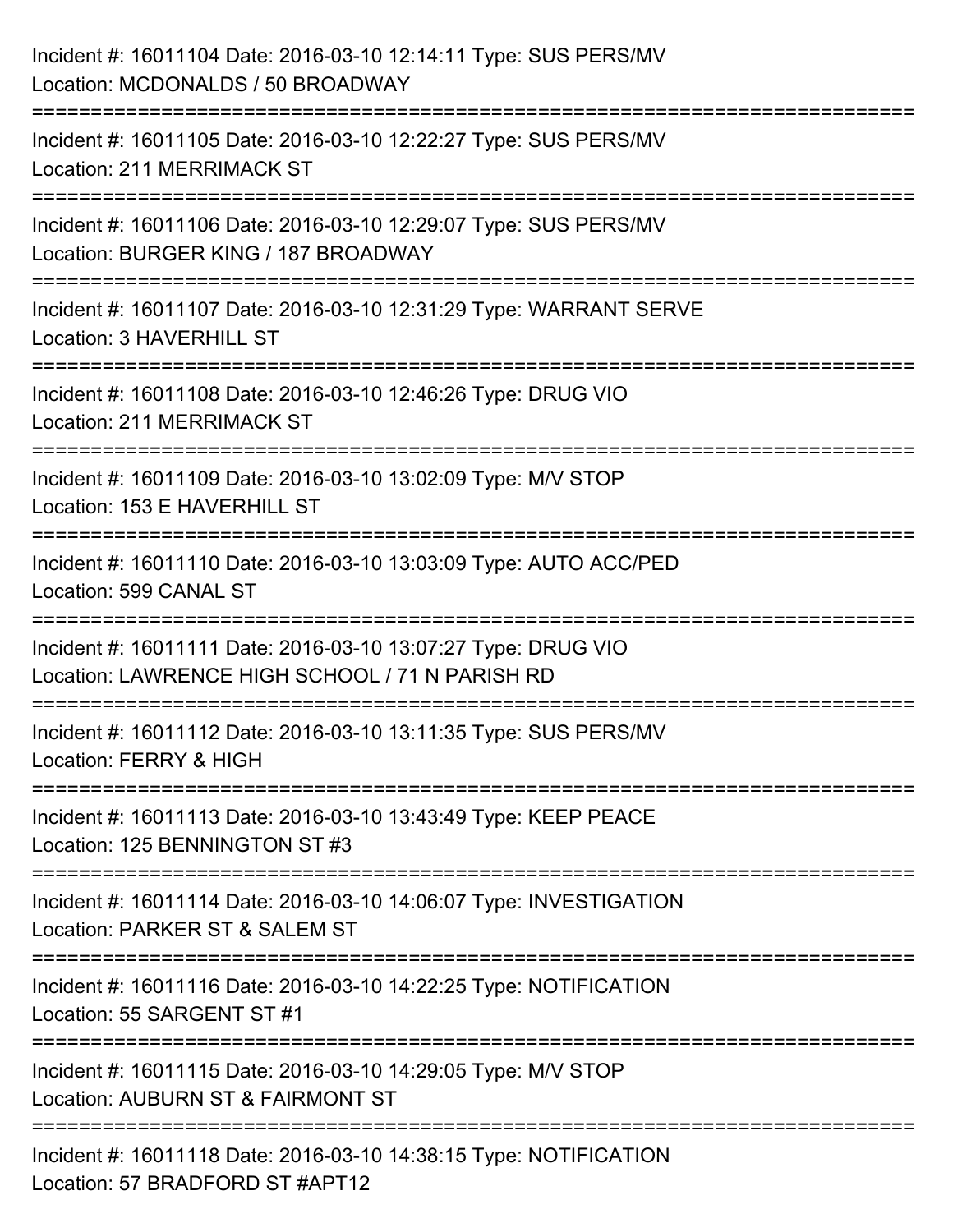| Incident #: 16011117 Date: 2016-03-10 14:38:53 Type: M/V STOP<br>Location: HAVERHILL ST & WEST ST             |
|---------------------------------------------------------------------------------------------------------------|
| Incident #: 16011119 Date: 2016-03-10 14:56:02 Type: INVESTIGATION<br>Location: 36 E LAUREL ST                |
| Incident #: 16011120 Date: 2016-03-10 15:12:49 Type: DOMESTIC/PAST<br>Location: 661 ESSEX ST #6 FL 10         |
| Incident #: 16011121 Date: 2016-03-10 15:15:37 Type: CK WELL BEING<br>Location: 103 BROADWAY                  |
| Incident #: 16011122 Date: 2016-03-10 15:16:18 Type: M/V STOP<br>Location: LAWRENCE ST & MAPLE ST             |
| Incident #: 16011123 Date: 2016-03-10 15:24:17 Type: LOST PROPERTY<br>Location: 84 FOSTER ST                  |
| Incident #: 16011124 Date: 2016-03-10 15:30:06 Type: WARRANT SERVE<br>Location: BROADWAY & LOWELL ST          |
| Incident #: 16011125 Date: 2016-03-10 15:32:48 Type: SUICIDE ATTEMPT<br>Location: CVS PHARMACY / 266 BROADWAY |
| Incident #: 16011126 Date: 2016-03-10 15:42:49 Type: M/V STOP<br>Location: ESSEX ST & LAWRENCE ST             |
| Incident #: 16011127 Date: 2016-03-10 15:44:33 Type: TRESPASSING<br>Location: CVS PHARMACY / 266 BROADWAY     |
| Incident #: 16011128 Date: 2016-03-10 15:47:51 Type: M/V STOP<br>Location: 74 SALEM ST                        |
| Incident #: 16011129 Date: 2016-03-10 15:58:19 Type: DRUG VIO<br>Location: 333 HAVERHILL ST                   |
| Incident #: 16011130 Date: 2016-03-10 16:00:24 Type: MAN DOWN<br>Location: 58 UNION ST                        |
| Incident #: 16011131 Date: 2016-03-10 16:08:44 Type: GENERAL SERV<br>Location: 204 BROADWAY                   |

===========================================================================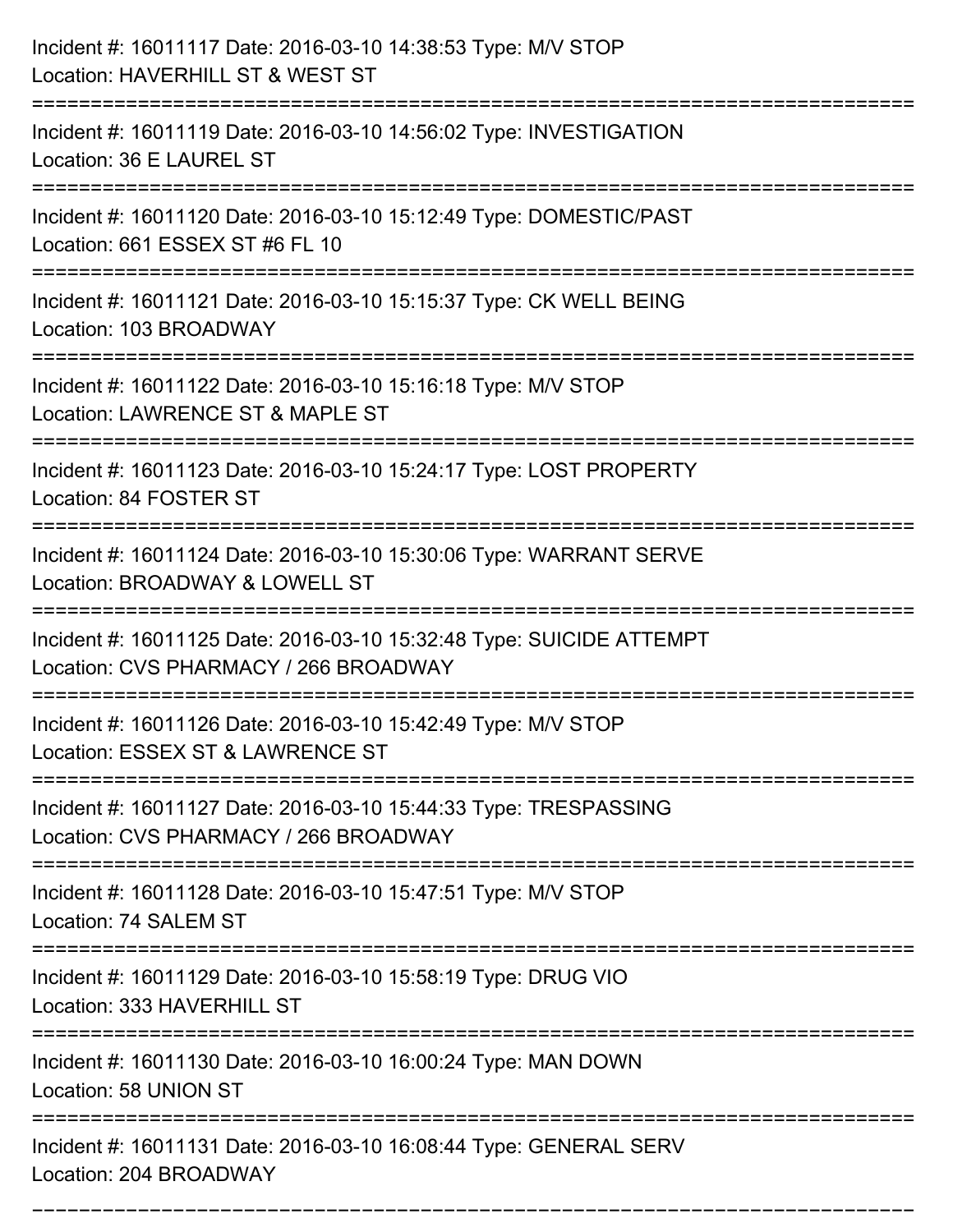| Incident #: 16011132 Date: 2016-03-10 16:13:21 Type: HIT & RUN PED<br>Location: BROADWAY & HAVERHILL ST                                    |
|--------------------------------------------------------------------------------------------------------------------------------------------|
| :==========================<br>Incident #: 16011133 Date: 2016-03-10 16:21:07 Type: M/V STOP<br>Location: HAMPSHIRE ST & LEBANON ST        |
| Incident #: 16011134 Date: 2016-03-10 16:21:22 Type: AUTO ACC/NO PI<br>Location: HAMPSHIRE ST & METHUEN ST                                 |
| Incident #: 16011135 Date: 2016-03-10 16:21:40 Type: ALARM/HOLD<br>Location: EBLEN STORE #42 / 490 ESSEX ST                                |
| Incident #: 16011136 Date: 2016-03-10 16:32:50 Type: INVEST CONT<br>Location: 90 LOWELL ST                                                 |
| Incident #: 16011137 Date: 2016-03-10 16:54:57 Type: WOMAN DOWN<br>Location: 10 GRAFTON ST                                                 |
| Incident #: 16011138 Date: 2016-03-10 17:08:38 Type: ALARM/BURG<br>Location: 336 COMMON ST<br>:===============================             |
| Incident #: 16011139 Date: 2016-03-10 17:08:47 Type: DISTURBANCE<br>Location: 214 HIGH ST                                                  |
| Incident #: 16011140 Date: 2016-03-10 17:22:32 Type: B&E/PAST<br>Location: 5 BRADFORD PL #2R                                               |
| Incident #: 16011141 Date: 2016-03-10 17:37:51 Type: ABAND MV<br>Location: 10 GRAFTON ST                                                   |
| Incident #: 16011142 Date: 2016-03-10 17:43:10 Type: ANIMAL COMPL<br>Location: 25 BOEHM ST #GARAGE FL REAR                                 |
| Incident #: 16011143 Date: 2016-03-10 17:43:59 Type: HIT & RUN M/V<br>Location: SAL'S RESTURANT / 354 MERRIMACK ST                         |
| Incident #: 16011144 Date: 2016-03-10 17:46:04 Type: CK WELL BEING<br>Location: ANDOVER ST & SHAWSHEEN RD                                  |
| ======================================<br>Incident #: 16011145 Date: 2016-03-10 18:06:35 Type: M/V STOP<br>Location: BROADWAY & METHUEN ST |
|                                                                                                                                            |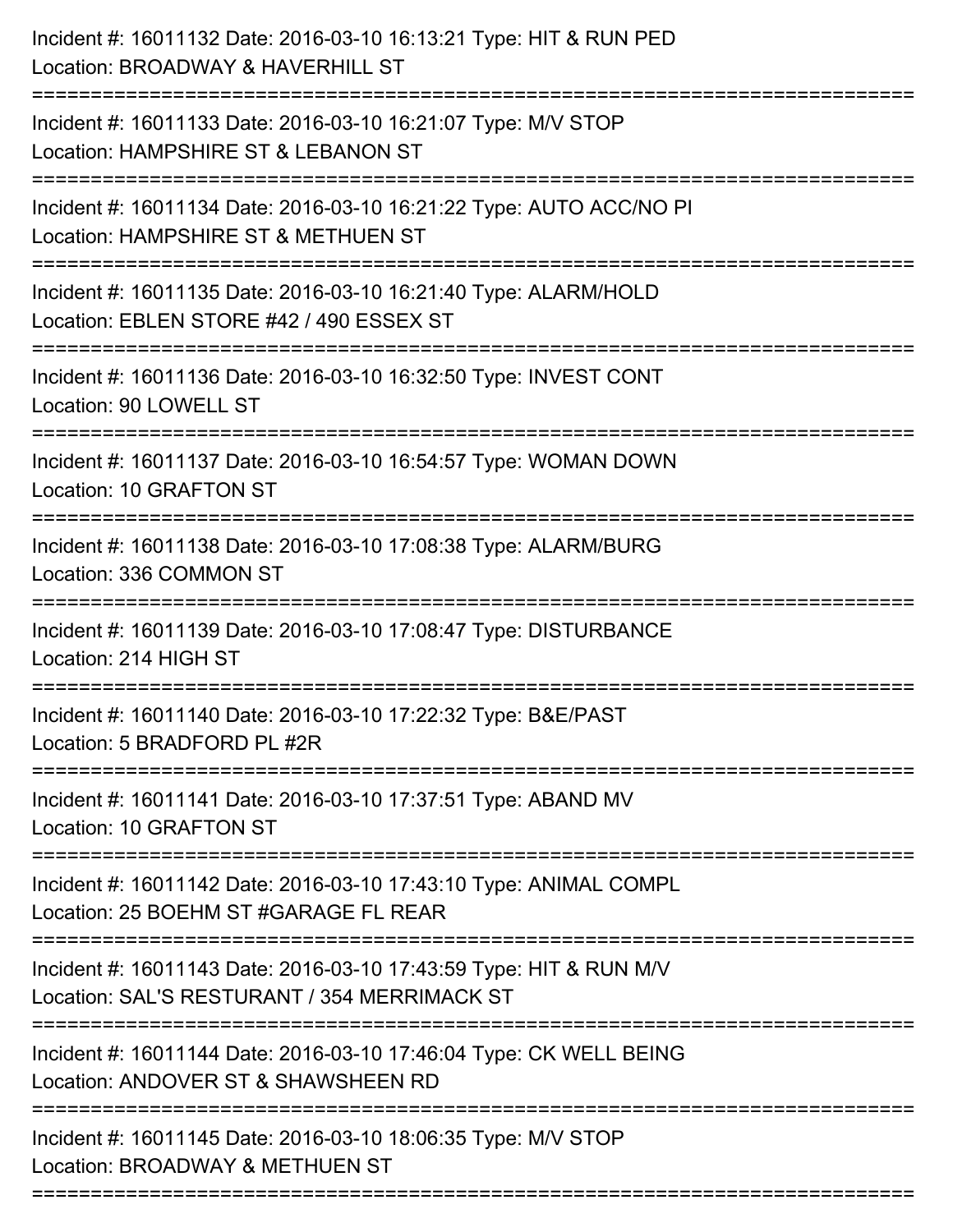Location: LOWELL ST & MILTON ST =========================================================================== Incident #: 16011147 Date: 2016-03-10 18:29:56 Type: SHOPLIFTING Location: 73 WINTHROP AV =========================================================================== Incident #: 16011148 Date: 2016-03-10 18:30:59 Type: M/V STOP Location: HAVERHILL ST & RESERVOIR ST =========================================================================== Incident #: 16011149 Date: 2016-03-10 18:31:12 Type: INVESTIGATION Location: 90 LOWELL ST =========================================================================== Incident #: 16011150 Date: 2016-03-10 18:37:10 Type: M/V STOP Location: RESERVOIR ST =========================================================================== Incident #: 16011151 Date: 2016-03-10 18:46:18 Type: M/V STOP Location: ELM ST & HAMPSHIRE ST =========================================================================== Incident #: 16011152 Date: 2016-03-10 18:51:45 Type: SUICIDE ATTEMPT Location: 36 NEWTON ST =========================================================================== Incident #: 16011153 Date: 2016-03-10 18:52:28 Type: DOMESTIC/PROG Location: 36 NEWTON ST =========================================================================== Incident #: 16011154 Date: 2016-03-10 19:08:34 Type: M/V STOP Location: 77 SPRINGFIELD ST =========================================================================== Incident #: 16011155 Date: 2016-03-10 19:08:43 Type: SUS PERS/MV Location: 74 HAWLEY ST FL 3 =========================================================================== Incident #: 16011156 Date: 2016-03-10 19:15:45 Type: NOISE ORD Location: 55 NEWBURY ST FL 3 =========================================================================== Incident #: 16011157 Date: 2016-03-10 19:34:44 Type: WARRANT SERVE Location: 30 OSGOOD ST =========================================================================== Incident #: 16011158 Date: 2016-03-10 19:40:18 Type: TOW OF M/V Location: 30 ORCHARD ST =========================================================================== Incident #: 16011159 Date: 2016-03-10 19:40:39 Type: SUS PERS/MV Location: 20 KNOX ST ===========================================================================

Incident #: 16011160 Date: 2016 03 10 19:52:48 Type: LARCENY/PAST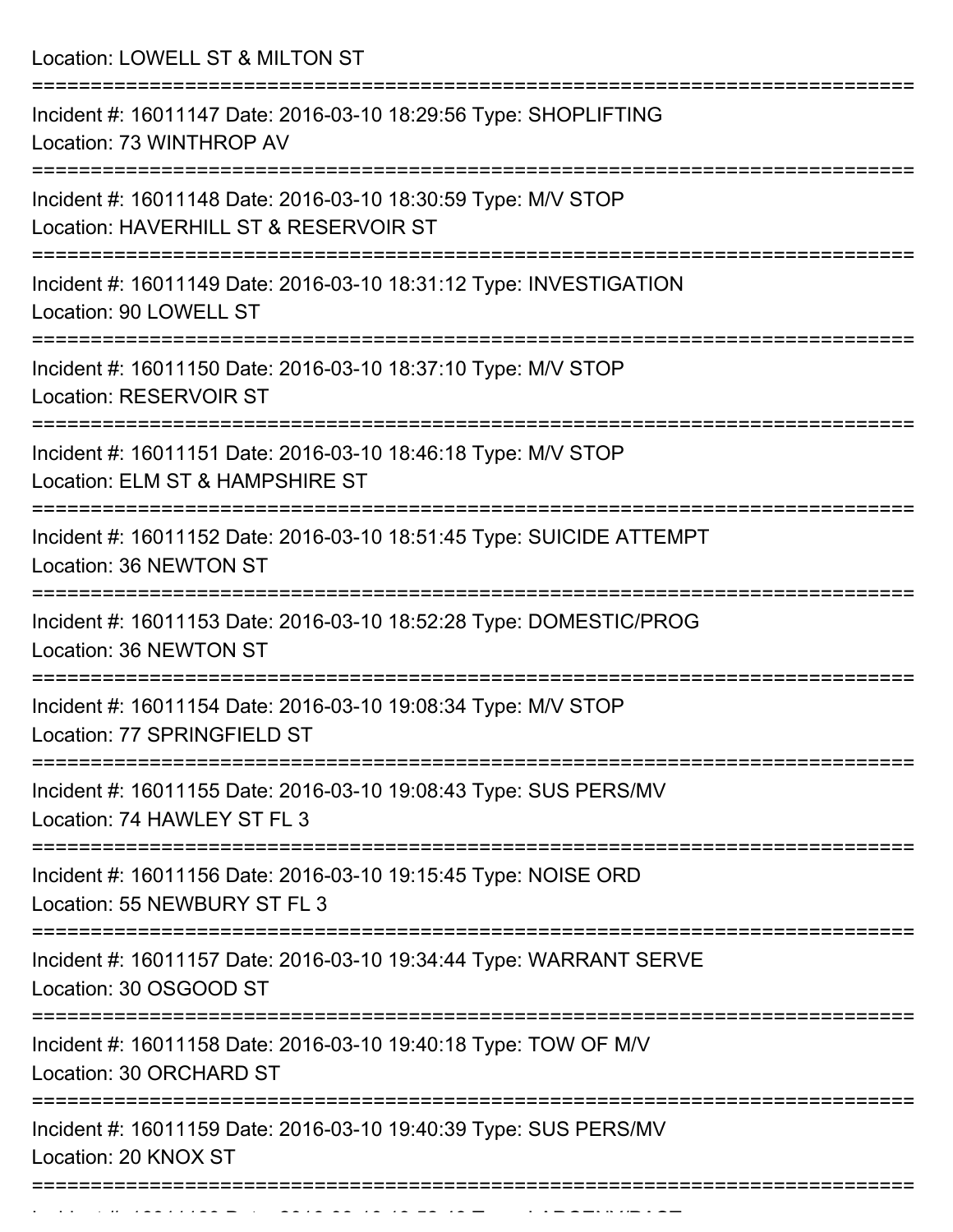Location: 9 E HAVERHILL ST =========================================================================== Incident #: 16011161 Date: 2016-03-10 19:53:26 Type: INVEST CONT Location: 661 ESSEX ST #10 =========================================================================== Incident #: 16011163 Date: 2016-03-10 20:06:30 Type: LARCENY/PAST Location: 600 BROADWAY =========================================================================== Incident #: 16011162 Date: 2016-03-10 20:07:44 Type: M/V STOP Location: BROADWAY & TREMONT ST =========================================================================== Incident #: 16011164 Date: 2016-03-10 20:08:16 Type: M/V STOP Location: NEWBURY ST & SUMMER ST =========================================================================== Incident #: 16011165 Date: 2016-03-10 20:12:26 Type: M/V STOP Location: HAMPSHIRE ST & HAVERHILL ST =========================================================================== Incident #: 16011166 Date: 2016-03-10 20:14:53 Type: CK WELL BEING Location: 233 JACKSON ST #1 =========================================================================== Incident #: 16011167 Date: 2016-03-10 20:25:55 Type: 911 HANG UP Location: 25 WILMOT ST FL 2 =========================================================================== Incident #: 16011168 Date: 2016-03-10 20:26:35 Type: AUTO ACC/PI Location: BOWDOIN ST & S BROADWAY =========================================================================== Incident #: 16011169 Date: 2016-03-10 20:31:17 Type: HIT & RUN M/V Location: 78 AMESBURY ST =========================================================================== Incident #: 16011170 Date: 2016-03-10 20:33:26 Type: HIT & RUN M/V Location: MERRIMACK ST & S BROADWAY =========================================================================== Incident #: 16011171 Date: 2016-03-10 20:35:57 Type: SUICIDE ATTEMPT Location: 231 JACKSON ST #1 =========================================================================== Incident #: 16011172 Date: 2016-03-10 20:44:03 Type: ASSSIT AMBULANC Location: 12 METHUEN ST =========================================================================== Incident #: 16011174 Date: 2016-03-10 21:03:41 Type: M/V STOP Location: ANDOVER ST & S BROADWAY ===========================================================================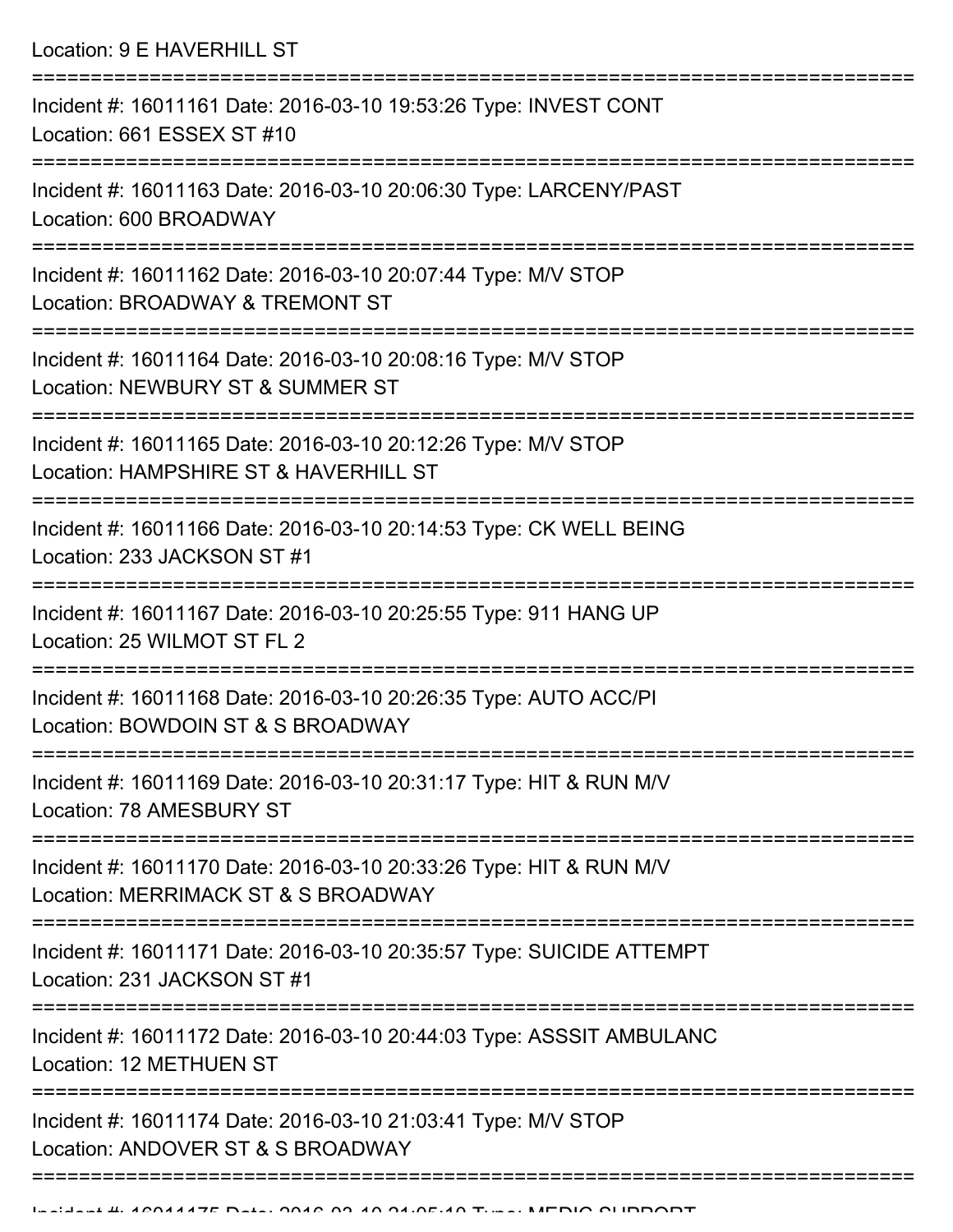Location: 124 BERNARD AV

=========================================================================== Incident #: 16011176 Date: 2016-03-10 21:24:08 Type: M/V STOP Location: AVON ST & TRINITY ST =========================================================================== Incident #: 16011177 Date: 2016-03-10 21:44:07 Type: M/V STOP Location: ENDICOTT ST & MIDDLEBURY ST =========================================================================== Incident #: 16011178 Date: 2016-03-10 21:47:40 Type: MEDIC SUPPORT Location: 257 BROADWAY #6 FL 2 =========================================================================== Incident #: 16011179 Date: 2016-03-10 22:09:49 Type: NOTIFICATION Location: 75 BAILEY ST #2 =========================================================================== Incident #: 16011180 Date: 2016-03-10 22:10:58 Type: SUICIDE ATTEMPT Location: 233 JACKSON ST #1 =========================================================================== Incident #: 16011182 Date: 2016-03-10 22:11:49 Type: ROBBERY ARMED Location: 87 ALDER ST FL 3 =========================================================================== Incident #: 16011181 Date: 2016-03-10 22:14:52 Type: SUS PERS/MV Location: ACTON ST & WEST ST =========================================================================== Incident #: 16011183 Date: 2016-03-10 22:15:57 Type: NOISE ORD Location: 262 E HAVERHILL ST #2 =========================================================================== Incident #: 16011184 Date: 2016-03-10 22:18:42 Type: ALARM/BURG Location: CITY MART / 576 HAVERHILL ST =========================================================================== Incident #: 16011185 Date: 2016-03-10 22:23:19 Type: UNWANTEDGUEST Location: TACO BELL / 79 WINTHROP AV =========================================================================== Incident #: 16011186 Date: 2016-03-10 22:38:03 Type: ALARM/BURG Location: C1 BUFFET / 73 WINTHROP AV =========================================================================== Incident #: 16011187 Date: 2016-03-10 22:44:10 Type: NOISE ORD Location: 11 LAWRENCE ST #702 =========================================================================== Incident #: 16011188 Date: 2016-03-10 22:44:29 Type: NOISE ORD Location: 262 F HAVERHILL ST #2 ===========================================================================

Incident #: 16011189 Date: 2016-03-10 23:04:27 Type: GENERAL SERV